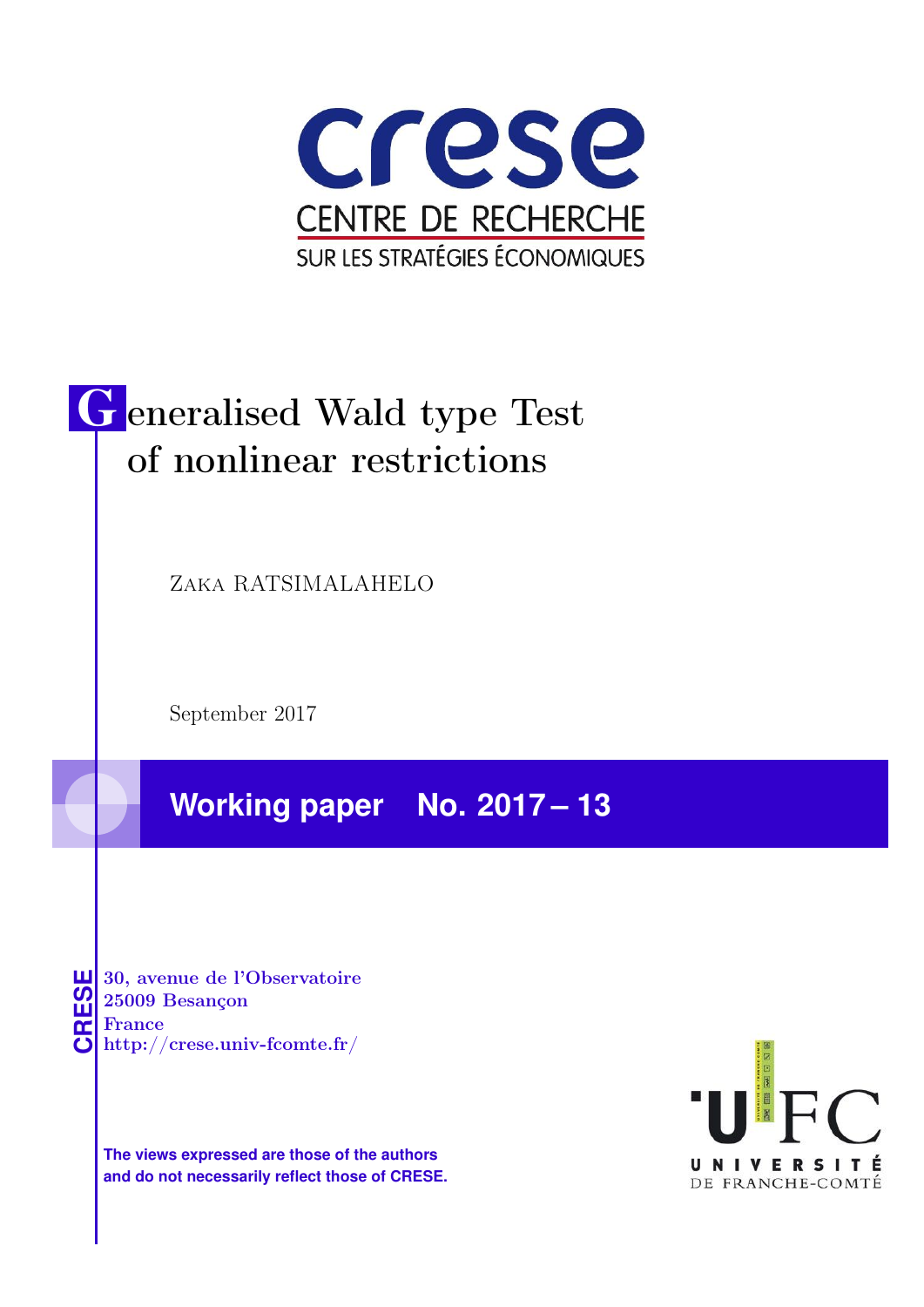### Generalised Wald type Test of nonlinear restrictions

## Zaka Ratsimalahelo

Univ. Bourgogne-Franche-Comté, CRESE EA 3190 F 25 000 Besançon-France E-mail: zaka.ratsimalahelo@univ-fcomte.fr

#### Abstract

This paper proposes a generalised Wald type tests to test the hypothesis of the nonlinear restrictions. We circumvent the problem of singularity of the covariance matrix associated with the usual Wald test by proposing a generalised inverse procedure, and an alternative simple procedure which can be approximated by a suitable chi-square distribution. New threshold value is derived to estimate the rank of the covariance matrix .

Key words: nonlinear restrictions; deficient rank; singular covariance matrix; generalised Wald test.

JEL: C3.

# 1 Introduction

Analyses of economic data often entail the testing of hypotheses that imply complex nonlinear restrictions on subsets of parameters, and it is thus desirable to employ econometric methods that are flexible both in terms of their applications and implementation for typical data sets. In this paper we are interested in testing the null hypothesis  $H_0$  in the following form

$$
H_0: g(\theta) = 0 \tag{1}
$$

against the alternative hypothesis

$$
H_1: g(\theta) \neq 0 \tag{2}
$$

where the vector parameter  $\theta \in \Theta$ , the parameter space  $\Theta$  is a k-dimensional compact subspace of  $\mathbb{R}^k$  and  $g(\theta)$  is a mapping from  $\mathbb{R}^k$  to  $\mathbb{R}^l$  continuously differentiable functions of  $\theta$ .

In econometrics literature the Wald tests are commonly used to test this null hypothesis since the generality of its formulation affords the testing of several interesting economic hypotheses which might present formidable difficulties for other procedures (see, e.g. Sargan 1980; Gregory and Veall, 1985, 1986).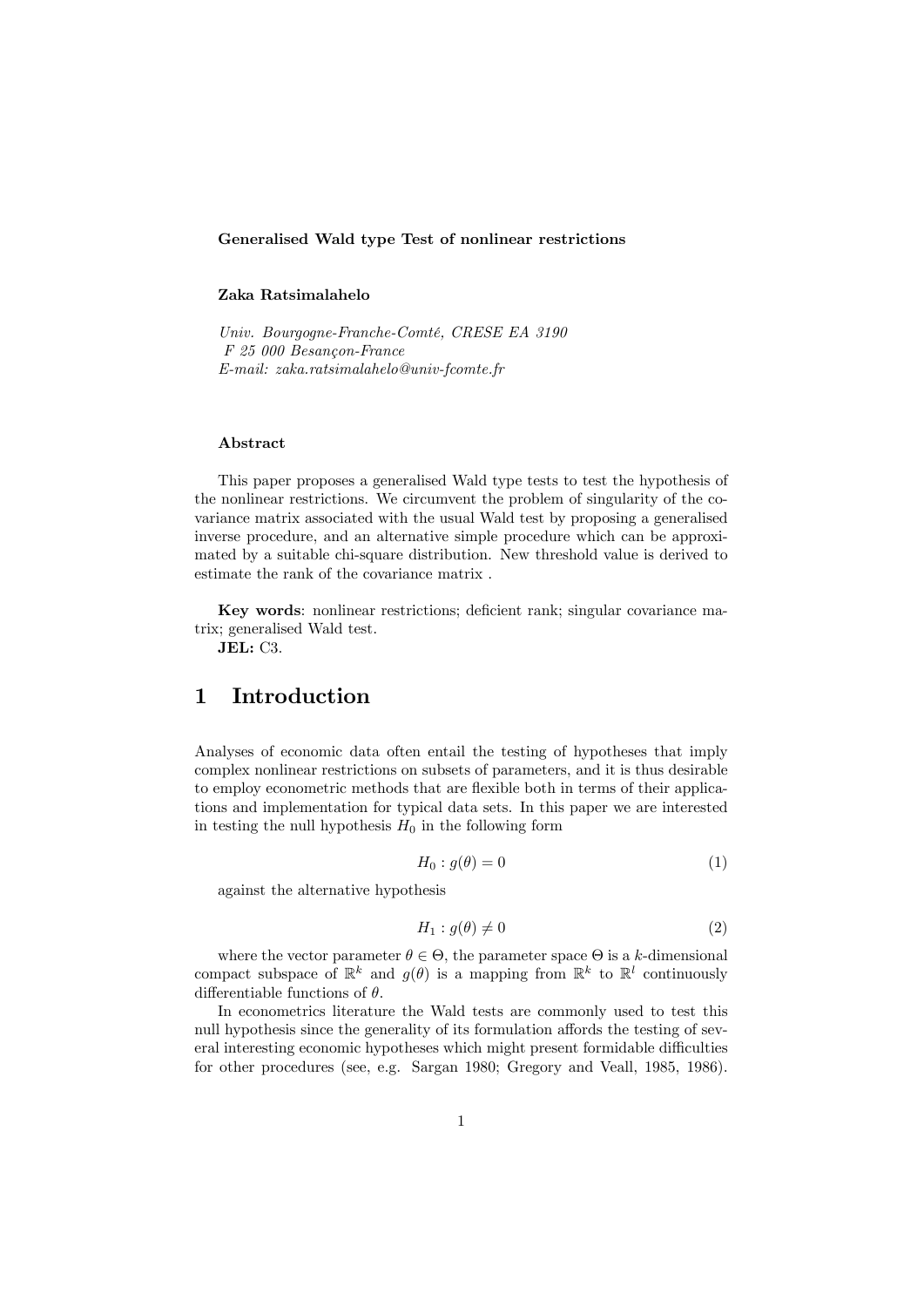Moreover, it is well known that in a linear regression model with normally distributed errors, the Wald statistic for a set of linear restrictions is a monotonic transformation of the likelihood ratio (LR) test statistics.

Under regularity conditions, the null asymptotic distribution is chi-squared distribution, and this is the distribution that one usually uses to carry out hypothesis tests. On the other hand, under the nonregularity conditions, Wald tests fail to have limiting chi-squared distribution in general (Andrew 1987) as in the cases of multiple-hypothesis testing within a single model. The functional restrictions used to represent the hypotheses failed to satisfy regularity conditions, in particular, their Jacobian matrices failed to have full rank in certain circumstances (Sargan 1980). Also, in vector autoregressive (VAR) processes, if the process is stationary, the multivariate least squares (LS) estimator of the coefficients has a non-singular asymptotic distribution whereas the distribution becomes singular if some variables are integrated or cointegrated. So the Wald test has a nonstandard asymptotic distribution.

Another example is the Granger non-causality test. As shown in Toda and Phillips (1993) when there is a cointegrating relationship, in general the Wald statistic of the Granger non-causality test has a non-standard limiting distribution, depending on nuisance parameters.

This paper develops an asymptotic theory for Wald test in the case where the asymptotic covariance matrix is degenerate. That case occurs when the functional restriction representing the hypothesis of interest fails to satisfy the regular conditions that its Jacobian matrix has full rank at the true parameter values and/or the asymptotic covariance matrix of the estimator parameters is singular.

Lütkepohl and Burda (1997) used a generalized inverse of the asymptotic covariance matrix and they showed that the Wald test still has an asymptotically standard distribution. However, the serious problem is how to detect the degeneracy or the rank of asymptotic covariance matrix.

It is well known that the rank of matrix is equal to the number of nonzero eigenvalues. Lütkepohl and Burda (1997) used an ad-hoc threshold to determine if the eigenvalues are zero or not. Unfortunately their choice of a threshold is more approximate. The values of the threshold do not appear to be based on any explicit analytical expressions. An obvious way of circumventing this difficulty would be to determine the distribution of the eigenvalues.

In this paper, we investigate the asymptotic distribution of the eigenvalues and new threshold values are proposed to test if the eigenvalues are significantly different from zero or not. This permits to determine the rank of the covariance matrix. One important property of the eigenvalues is that they are sufficient statistics invariant with respect to the multiplication of the matrix from left and right by any nonsingular matrices.

The paper is organised as follows. Section 2 develops the general expression for the tests statistics. Section 3 proposes new threshold value for the eigenvalues and conclusions are given in Section 4.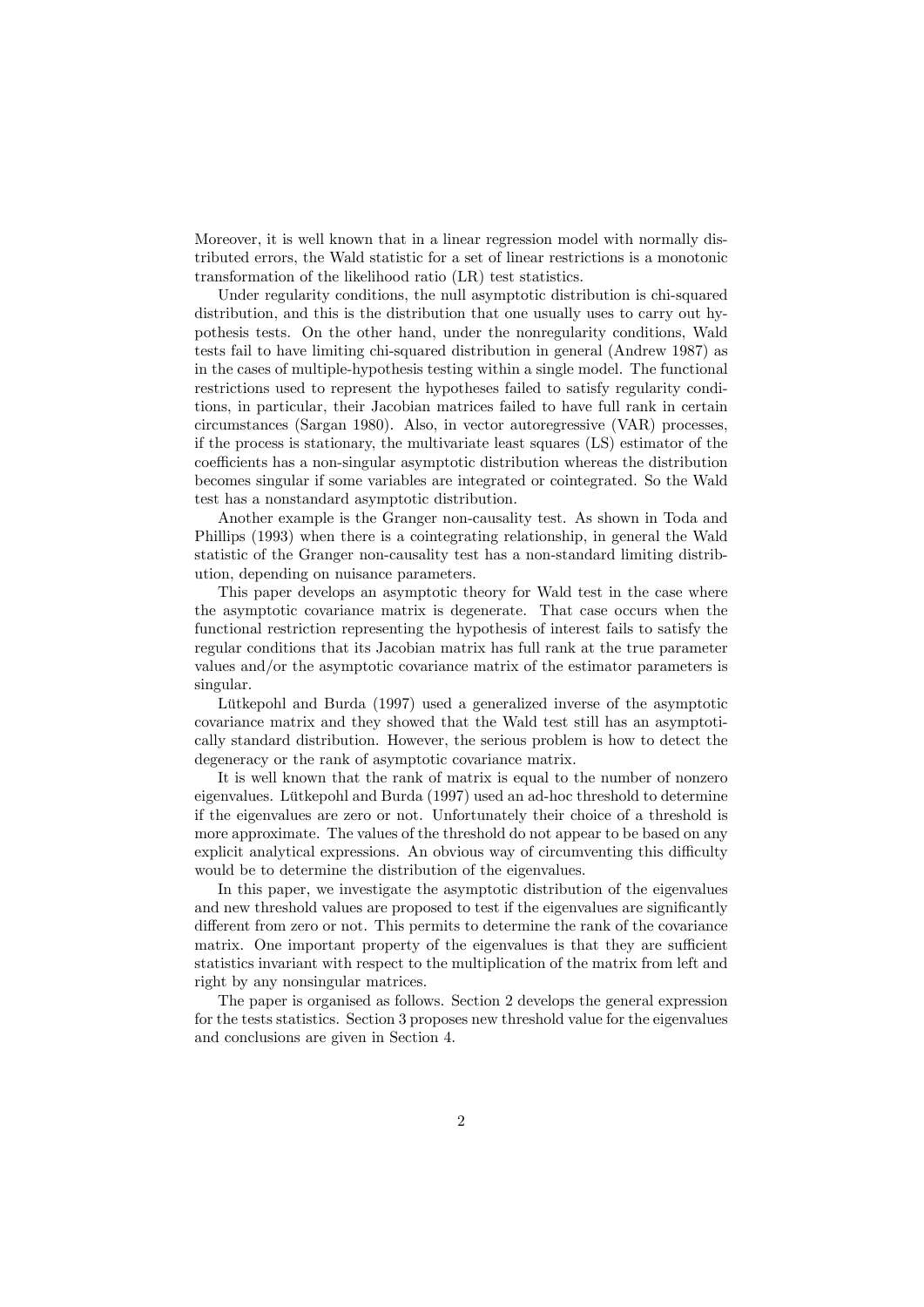## 2 Wald tests

In this section, we will develop general expressions for Wald test statistics for nonlinear restrictions. Let  $\hat{\theta}$  be an estimator of  $\theta$  based on a sample of size n. We make the following assumption regarding the estimator  $\hat{\theta}$ .

Assumption (i)  $\hat{\theta} = \theta + O_p(n^{-1/2})$ ; (ii)  $\sqrt{n}(\hat{\theta} - \theta) \longrightarrow^d N_k(0, \Omega)$ , where  $\Omega$ is finite non zero but possibly singular;  $(iii)$  a consistent estimator  $\Omega$  of  $\Omega$  is available.

The asymptotic normality of  $\widehat{\theta}$  implies that under the null hypothesis,  $\sqrt{n}g(\widehat{\theta})$ is asymptotically normally distributed with a finite asymptotic variance matrix  $\Sigma$ .

$$
\sqrt{n}g(\widehat{\theta}) \longrightarrow^{d} N_l(0,\Sigma) \tag{3}
$$

where  $\Sigma = G(\theta) \Omega G(\theta)'$  is of dimension  $(l \times l)$  and  $G(\theta) = \frac{\partial g(\theta)}{\partial \theta'}$  is the  $l \times k$ Jacobian matrix of  $g = (g_1, ..., g_l)'$ .

To establish the limiting distribution of the standard Wald test, we assume the following two regularity conditions.

C1 The Jacobian matrix  $G(\theta)$  is of full rank for all  $\theta$  in the parameter space.

**C2**. The asymptotic covariance matrix  $\Omega$  is non singular, it is symmetric and positive definite.

Let  $\hat{\Sigma}$  be a consistent estimator of  $\Sigma$ , obtained by replacing  $G(\theta)$  and  $\Omega$ by their consistent estimator  $G(\theta)$  and  $\Omega$  respectively. Hence under the two regularity conditions C1 and C2, the Wald statistic for testing (1) is given by

$$
W = ng(\widehat{\theta})' \widehat{\Sigma}^{-1} g(\widehat{\theta})
$$
\n(4)

and  $W$  is asymptotically distributed as chi-square with  $l$  degrees of freedom on  $H_0$ .

Now, when the covariance matrix  $\Sigma$  is singular, i.e. if at least one of these regularity conditions  $(C1 \text{ and } C2)$  is not satisfied, then the Wald statistic may not have an asymptotic chi-square distribution. The singularity of  $\Sigma$  comes from three possible situations. First the matrix of first-order partial derivatives of the restrictions,  $G(\theta)$  has reduced rank. Secondly the asymptotic covariance  $\Omega$ is a matrix degenerate and finally the combination of the two:  $rank(G(\theta)) < l$ and  $\Omega$  is singular.

If the function  $g(\theta)$  involves products of the elements of  $\theta$  then the matrix of first-order partial derivatives  $G(\theta)$  is likely to have a reduced rank over part of the parameter space. Such functions are relatively common in time series analysis. For instance, impulse responses and related quantities of interest in a vector autoregressive  $(VAR)$  analysis involve products of the VAR coefficients. Similarly, such functions come up in analyzing multi-step causality in VAR models (Lütkepohl and Burda, 1997); or Granger causality in VARMA models (Lütkepohl, 1993) and in testing of restrictions on the levels of parameters of a cointegrated VAR process.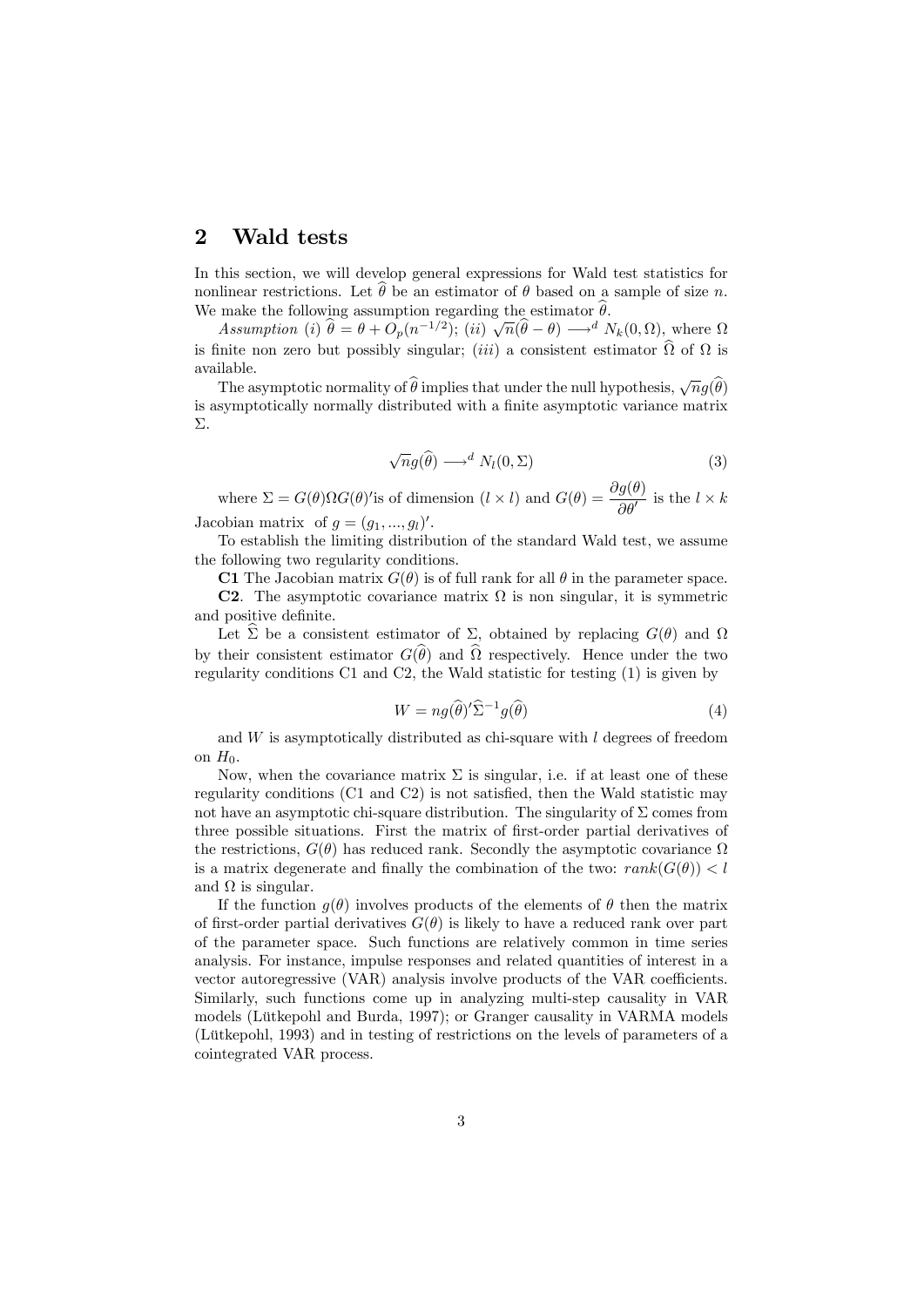The singularity of the asymptotic covariance matrix of the estimator parameters occurs for instance in VAR processes. If the process is nonstationary, i.e. some variables are integrated or cointegrated, the multivariate least squares (LS) estimator of the coefficients has a singular asymptotic distribution. This singularity problem has also been noted or discussed in the context of the long-run impact matrix (see Johansen 1995).

In that case, it is a usual practice to resort a generalized inverse procedure when we have inverted a singular matrix. That is, we have under the null hypothesis,

$$
W_{+} = n g(\widehat{\theta})' \widehat{\Sigma}^{+} g(\widehat{\theta}) \tag{5}
$$

where  $\hat{\Sigma}^+$  is the Moore-Penrose generalized inverse of a matrix  $\hat{\Sigma}$ . Under additional condition, rank $(\widehat{\Sigma})$  = rank  $(\Sigma) = r < l$ , the Wald statistic  $W_+$  still have an asymptotic chi-square distribution with  $r$  degrees of freedom. (see Andrews 1987). Unfortunately, this rank condition is not always easy to verify in practice.

To overcome this difficulty, the Moore-Penrose generalized inverse can be obtained in using the spectral decomposition of  $\hat{\Sigma}^+$ . Let  $\lambda_i$  be the  $i - th$  eigenvalue of  $\Sigma$  and  $u_i$  the corresponding  $i-th$  (orthonormal) eigenvector, satisfying  $u'_i u_j = \delta_{ij}$ , where  $\delta_{ij}$  is the usual Kronecker delta  $(i, j = 1, ..., l)$ . The eigenvalueeigenvector equation is  $\Sigma u_i = \lambda_i u_i$ , then  $u'_i \Sigma u_i = \lambda_i$ ,  $i = 1, ..., l$  and collecting together we obtain  $U'\Sigma U = \Lambda$ , or  $\Sigma = U\Lambda U'$ , where  $\Lambda = diag(\lambda_1, ..., \lambda_l)$ , with  $\lambda_1 \geq \lambda_2 \geq \ldots \geq \lambda_l$ , is the  $(l \times l)$  diagonal matrix of ordered eigenvalues and  $U = [u_1, u_2, ..., u_l]$  is the  $(l \times l)$  matrix whose columns are the orthonormal eigenvectors of  $\Sigma$ . That is  $U'U = I_l$  and  $UU' = I_l$  where  $I_l$  is the unity matrix of dimension  $l \times l$ . If  $\lambda_i = 0, i = r + 1, ..., l$ , so that  $rank(\Sigma) = r$ , we can write

$$
\Sigma = U_1 \Lambda_1 U'_1, \quad (l \times l)
$$
  
\n
$$
U = [U_1, U_2], \quad (l \times r, l \times l - r)
$$
  
\n
$$
\Lambda = \begin{bmatrix} \Lambda_1 & 0 \\ 0 & 0 \end{bmatrix}
$$

where  $\Lambda_1 = diag(\lambda_1, ..., \lambda_r)$ , with  $\lambda_1 \geq \lambda_2 \geq ... \geq \lambda_r > 0$ , is the  $(r \times r)$ diagonal matrix of the ordered positive eigenvalues of  $\Sigma$  and the columns of  $U_1$ ,  $u_i$  ( $i = 1, ...r$ ) are the corresponding eigenvectors to the positive eigenvalues.

The Moore-Penrose generalized inverse of  $\Sigma$  is  $\Sigma^+ = U_1 \Lambda_1^{-1} U_1'$ , consistently estimated by  $\hat{\Sigma}^+ = \hat{U}_1 \hat{\Lambda}_1^{-1} \hat{U}_1'$  which can be used to construct  $W_+$ . Hence the Wald statistic

$$
W_{+} = n g(\widehat{\theta})' \widehat{U}_{1} \widehat{\Lambda}_{1}^{-1} \widehat{U}_{1}' g(\widehat{\theta})
$$
\n<sup>(6)</sup>

is asymptotically chi-squared with r degrees of freedom on  $H_0$ , and  $r =$ rank $(\Sigma)$ .

This test statistic has fewer degrees of freedom than the usual Wald test since  $r = \text{rank}(\Sigma) \leq l$ . Hence it has improved power, in particular if superfluous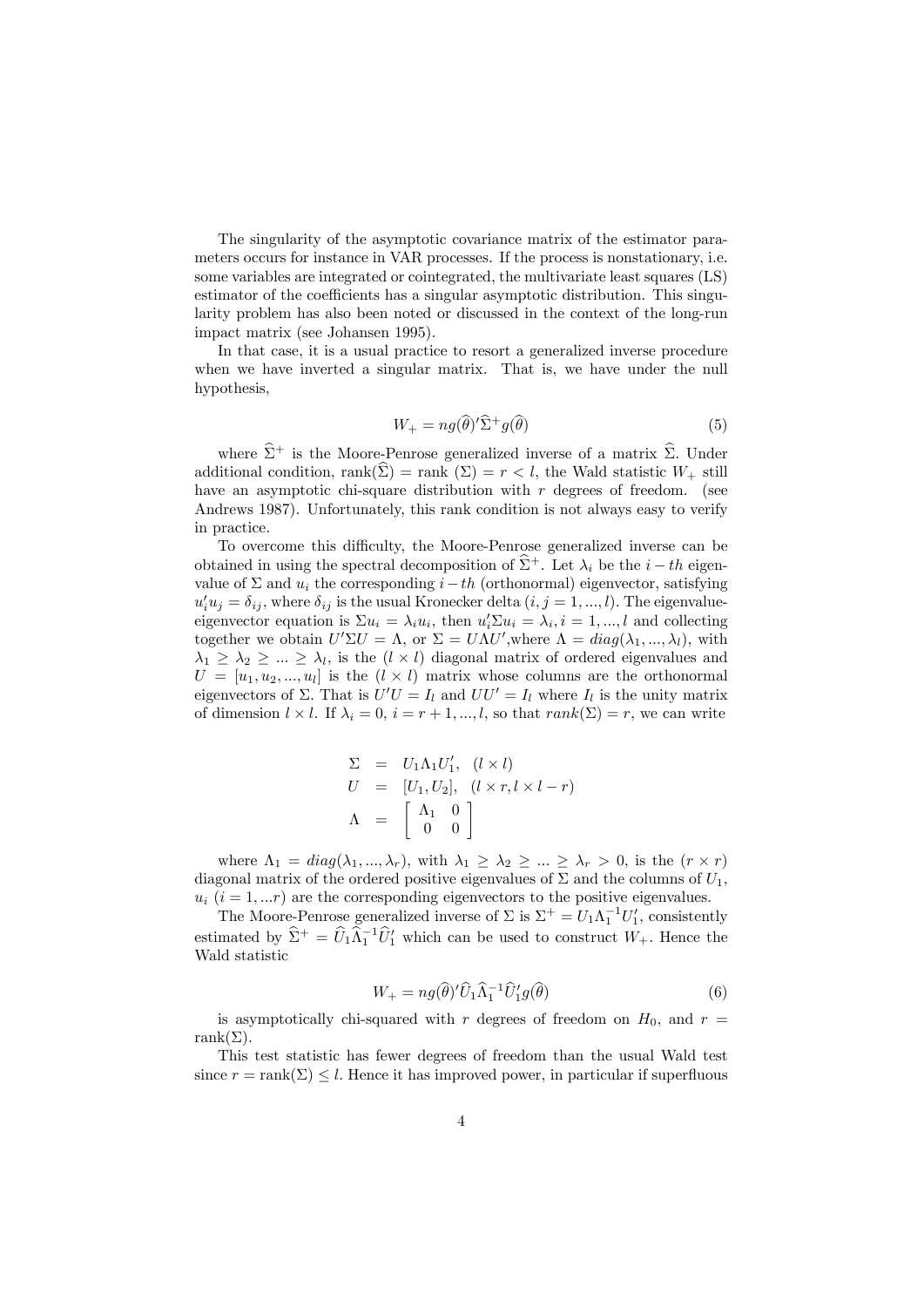restrictions are removed. Gallant (1977) Önds in a small sample Monte Carlo investigation that power advantages may in fact result from taking into account fewer restrictions.

## 3 New threshold values for the eigenvalues

However the problem associated with this test statistic is the determination of the number of nonzero eigenvalues of the matrix  $\Sigma$  that is the rank of  $\Sigma$ , since in the construction of generalised Wald test statistics, the rank of the variance matrix estimate should be equal to the rank of the true variance matrix. In this section we propose a sequence pretest procedure. We develop the test procedures for

$$
H'_0: \lambda_i = 0, \quad i = r+1, ..., l \tag{7}
$$

against the alternative hypothesis

 $H'_1$ :  $\lambda_i > 0$ 

where the  $\lambda_i$  are the eigenvalues of the matrix  $\Sigma$ . The null hypothesis  $H'_0$ is equivalent to the hypothesis  $rank(\Sigma) = r$ . To decide if the eigenvalues are nonzero or not, Lütkepohl and Burda (1997) used a threshold  $c$  which depends on different factors such as the sample size  $n$  and the value of the largest eigenvalue  $\lambda_1$  of  $\Sigma$ . Then  $\lambda_i$  is nonzero if the eigenvalue  $\lambda_i$  of the estimator  $\Sigma$  of  $\Sigma$  is greater than  $c$ . In other words, for our purposes one reject the null hypothesis if  $\lambda_i > c$ . Unfortunately their choice of a threshold c is more approximative, the values of the threshold do not appear to be based on any explicit analytical expressions but are selected on an ad hoc basis. Consequently it will not be certain to take all restrictions which correspond to nonzero eigenvalues of the covariance matrix  $\Sigma$ . Thus the rank estimated may be larger than the true rank. We shall propose an appropriate threshold level criteria. The approach consist to derive the statistical properties of  $\lambda_i$ . To this end, we use some results of the matrix perturbation theory.

Let us consider the matrix perturbation theory

$$
\widehat{\Sigma} = \Sigma + \varepsilon B \tag{8}
$$

where  $\varepsilon B$ , with small  $\varepsilon$ , is the error matrix  $\widehat{\Sigma} - \Sigma$  or the matrix perturbation. These results of the matrix perturbation theory indicate how much the eigenvalues and eigenvectors of the matrix  $\hat{\Sigma}$  can differ from those of  $\Sigma$  for small  $\varepsilon$ . Assume that the estimator  $\hat{\Sigma}$  of  $\Sigma$  is root  $-n$  consistent and has a limiting normal distribution, then the perturbation term  $\varepsilon B$  is of order  $O_p(n^{-1/2})$  and can be seen as a zero mean Gaussian random matrix (Ratsimalahelo 2001).

Let  $\hat{\lambda}_1 \geq \hat{\lambda}_2 \geq ... \geq \hat{\lambda}_l$  be the ordered eigenvalues of matrix perturbed  $\hat{\Sigma}$  and  $\hat{u}_1, \hat{u}_2, ..., \hat{u}_l$  the corresponding eigenvectors, the eigenvalue-eigenvector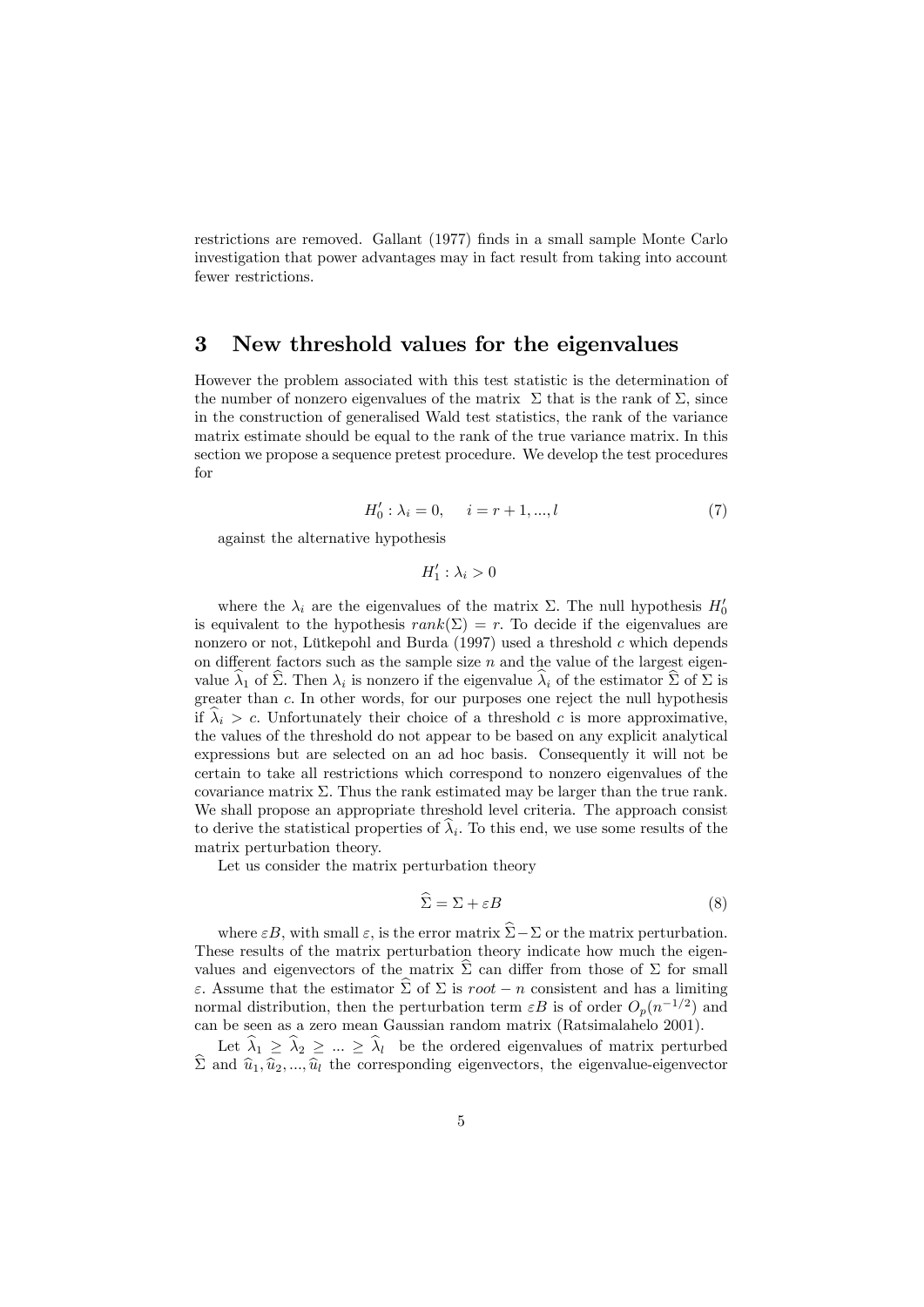equation

$$
\widehat{\Sigma}\widehat{u}_i = \widehat{\lambda}_i \widehat{u}_i \qquad i = 1, ..., l
$$

can be written as

$$
(\Sigma + \varepsilon B)\widehat{u}_i = \lambda_i \widehat{u}_i.
$$

Following the spectral decomposition of  $\Sigma$ , the eigenvalue-eigenvector equation can be equivalently expressed as

$$
(U\Lambda U' + \varepsilon B)\widehat{u}_i = \widehat{\lambda}_i \widehat{u}_i.
$$

Now, premultiplying by  $U'$ , we obtain

$$
(\Lambda + \varepsilon U'BU)U'\hat{u}_i = \hat{\lambda}_i(U'\hat{u}_i)
$$

that is,  $\varepsilon U'BU$  is the perturbation matrix of the diagonal matrix  $\Lambda$  and  $\lambda_i$  is an eigenvalue of  $\Lambda + \varepsilon U'BU$  corresponding to the eigenvector  $U' \hat{u}_i$ . The first-order approximation of  $\lambda_i$  is given by

$$
\widehat{\lambda}_i = \lambda_i + \varepsilon u_i' B u_i + O_p\left(\varepsilon^2\right).
$$

A similar result is given by Wilkinson (1965, p.65). For  $\varepsilon = n^{-1/2}$ , we have

$$
\widehat{\lambda}_i = \lambda_i + n^{-1/2} u_i' B u_i + O_p \left( n^{-1} \right). \tag{9}
$$

Hence for the zero eigenvalue of  $\Sigma$  that is  $\lambda_i = 0$ , we get

$$
\widehat{\lambda}_{i} = n^{-1/2} u'_{i} B u_{i} + O_{p} \left( n^{-1} \right) \tag{10}
$$

which corresponds to the  $i - th$  smallest eigenvalue of the estimated matrix  $\widehat{\Sigma}$ .

The asymptotic distribution of  $\lambda_i$  is obtained from the following equation

$$
\sqrt{n}(\widehat{\lambda}_i - \lambda_i) = u'_i B u_i + o_p(1).
$$
 (11)

Since the elements of the perturbation term  $B$  are asymptotically normally distributed with mean zero, therefore  $u_i'Bu_i$  which is a linear combination of the elements  $B$  will also be asymptotically normally distributed with mean zero,  $E(u_i'Bu_i) = 0 \,\forall i$  and finite variance  $\sigma_i^2 = Var(u_i'Bu_i) = (u_i' \otimes u_i')Cov(B)(u_i \otimes u_i')$  $u_i$ ), where  $\otimes$  denotes the Kronecker product. Moreover  $\sqrt{n}(\hat{\lambda}_i - \lambda_i)$  has the same asymptotic distribution as  $u_i'Bu_i$ , and it can immediately be established that  $\sqrt{n}(\hat{\lambda}_i - \lambda_i)$  converge in distribution in normally variate with mean zero and finite variance  $\sigma_i^2$ .

$$
\sqrt{n}(\widehat{\lambda}_i - \lambda_i) \to^d N(0, \sigma_i^2). \tag{12}
$$

In particular, under  $H'_0$ :  $\lambda_i = 0$ , the smallest eigenvalue of  $\Sigma$ ,  $\lambda_i$  is asymptotically normally distributed with mean zero and finite asymptotic variance  $\sigma_i^2/n$ .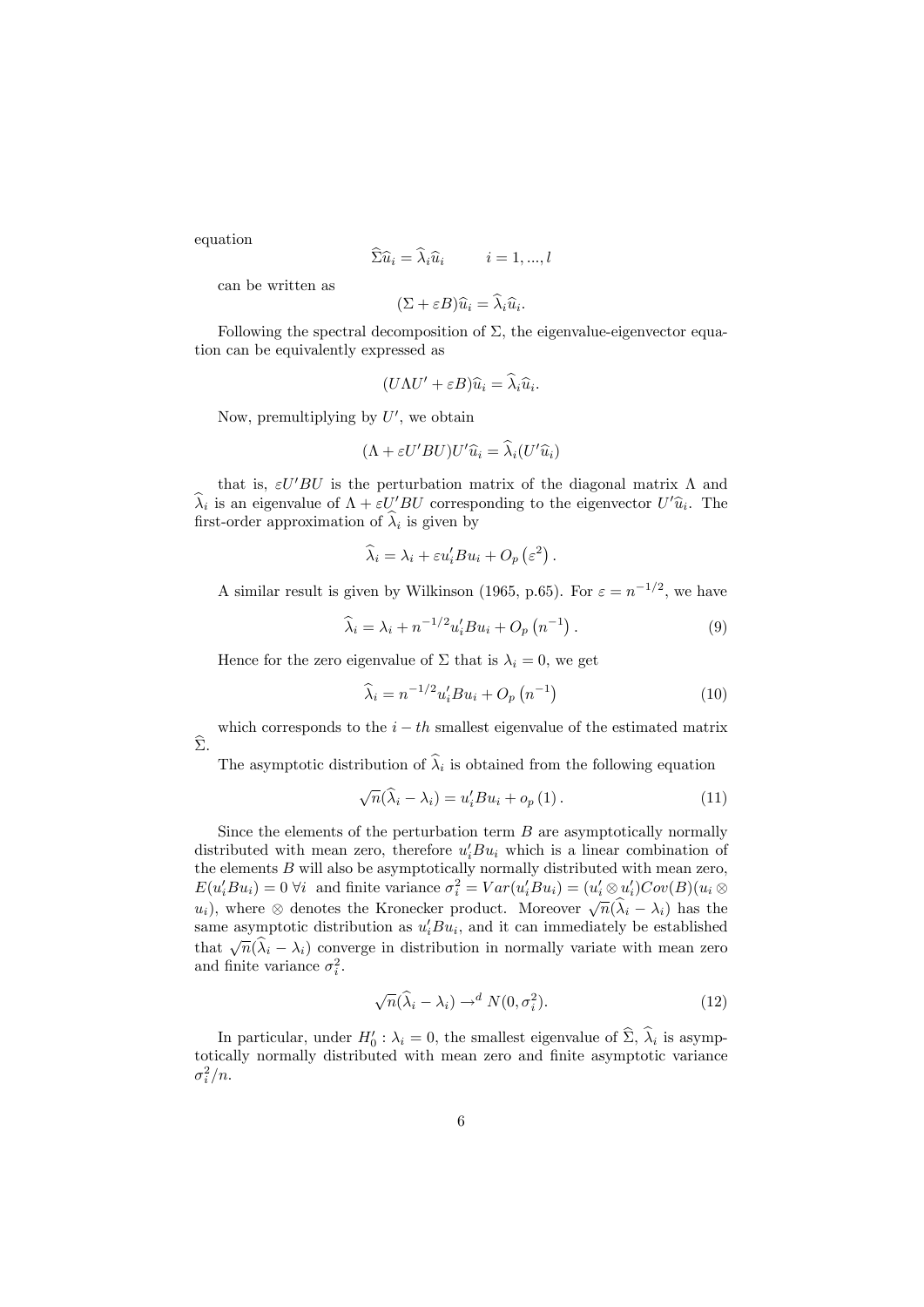In Ratsimalahelo (2003), Lardies and Ratsimalahelo (2005) the perturbation theory has been adapted to bounded perturbations that permits to use it, due to the iterated logarithm law, in consistent rank estimation of matrix.

Having fully defined the statistical properties of  $\lambda_i$  we shall propose a oneside test statistic to decide whether eigenvalue should be declared zero or not.

Let  $\hat{\sigma}_i^2$  be a consistent estimator of  $\sigma_i^2$ . According to the asymptotic distribution of  $\hat{\lambda}_i$  we reject the null hypothesis  $H'_0$  if  $\hat{\lambda}_i > z_\alpha \hat{\sigma}_i/\sqrt{n}$  where  $z_\alpha$  represents the percentile of the standard normal distribution.

We have defined a value of the threshold adequately. To assess the test statistic, approximate p-values are computed with reference to standard normal distribution.

The procedure of test is based on a sequential testing of the smallest eigenvalues of  $\Sigma$ . If the null hypothesis  $H_0'$  is rejected for the smallest  $l-r$  eigenvalues then the rank of  $\Sigma$  is found to be r. Then, in the construction of generalised Wald test statistics  $W_+$ , we keep only the largest r eigenvalues of  $\hat{\Sigma}$ .

More precisely, the rank of  $\Sigma$  is detected sequentially using the pretest procedure. Since the eigenvalues of the estimated  $\hat{\Sigma}$  are ordered, and tests for individual eigenvalues are considered, it is more appropriate to use an upward testing procedure. Starting with the smallest eigenvalue  $\hat{\lambda}$  of  $\hat{\Sigma}$ , we carry out tests with progressively larger  $\lambda$  until we find that the test reject the null hypothesis that the rank considered is correct.

In sum, the sequential testing procedure proposed in this paper consists of the following two steps:

**Step 1:** Determine the rank of  $\Sigma$  by testing  $H'_0$ :  $\lambda_i = 0$  by above pre-testing procedure (upward testing procedure).

**Step 2:** If  $\Sigma$  is found to be full rank, test the null hypothesis  $H_0: g(\theta) = 0$ with  $W$  (Equation 4).

Otherwise, test the null  $H_0$  with  $W_+$  in using the decomposition spectral of  $\hat{\Sigma}^+$  (Equation 6).

# 4 Conclusion

In this paper, we have proposed an asymptotic theory for Wald type test of nonlinear restrictions. The Wald statistic is known to be asymptotically chisquare distributed under the null hypothesis, provided that the Jacobian of the restriction function describing the null hypothesis has full rank and the asymptotic covariance matrix of the estimator parameters is non singular. There are, however, examples of important models and hypotheses in economics which do not satisfy theses regular conditions and the Wald statistic fail to have limiting chi-squared distribution. We derive a generalised Wald test statistics which guarantees the asymptotic chi-square distribution under nonregular conditions.

The limiting distribution of the Wald statistic for testing nonlinear restrictions depends substantially on the singularity or not of the asymptotic covariance matrix, the determination of its rank is of great importance in this con